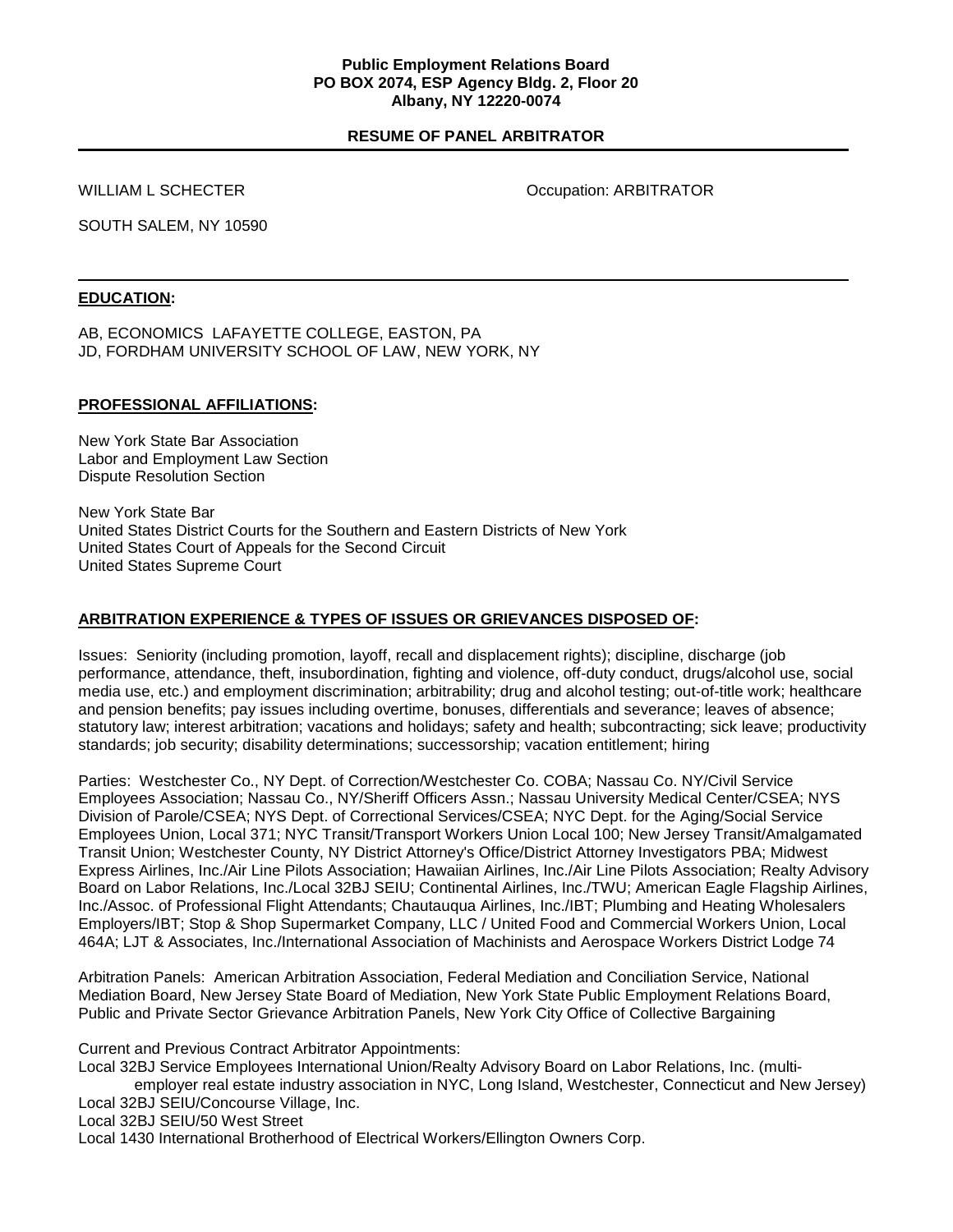Local 30 International Union of Operating Engineers/Foxwoods Resort Casino

Local 670 Stationary Engineers, Firemen, Maintenance and Building Service Union, RWDSU, UFCW/New York Partners Management LLC

Local 670 Stationary Engineers, Firemen, Maintenance and Building Service Union, RWDSU,

UFCW/Calvary Baptist Church Senior Housing Development Fund Co., Inc.

Local 100, Transport Workers Union of America/New York City Transit

Civil Service Employees Association/New York State

International Association of Machinists and Aerospace Workers/Airport Group International, Inc. International Association of Machinists and Aerospace Workers/ Signature Flight Support, Inc.

Transport Workers Union of America/Continental Airlines, Inc.

Westchester County Correction Officers Benevolent Association/Westchester County, New York Civil Service Employees Association/Nassau County, New York

International Brotherhood of Teamsters/Chautauqua Airlines, Inc.

Association of Professional Flight Attendants/American Eagle Flagship Airlines, Inc.

PER DIEM FEE: \$1,800 ADJOURNMENT FEE: \$1,800 if notice received later than 15 calendar days prior to hearing date

# **SIGNED AND SUBMITTED BY ARBITRATOR SCHECTER ON JANUARY 22, 2018**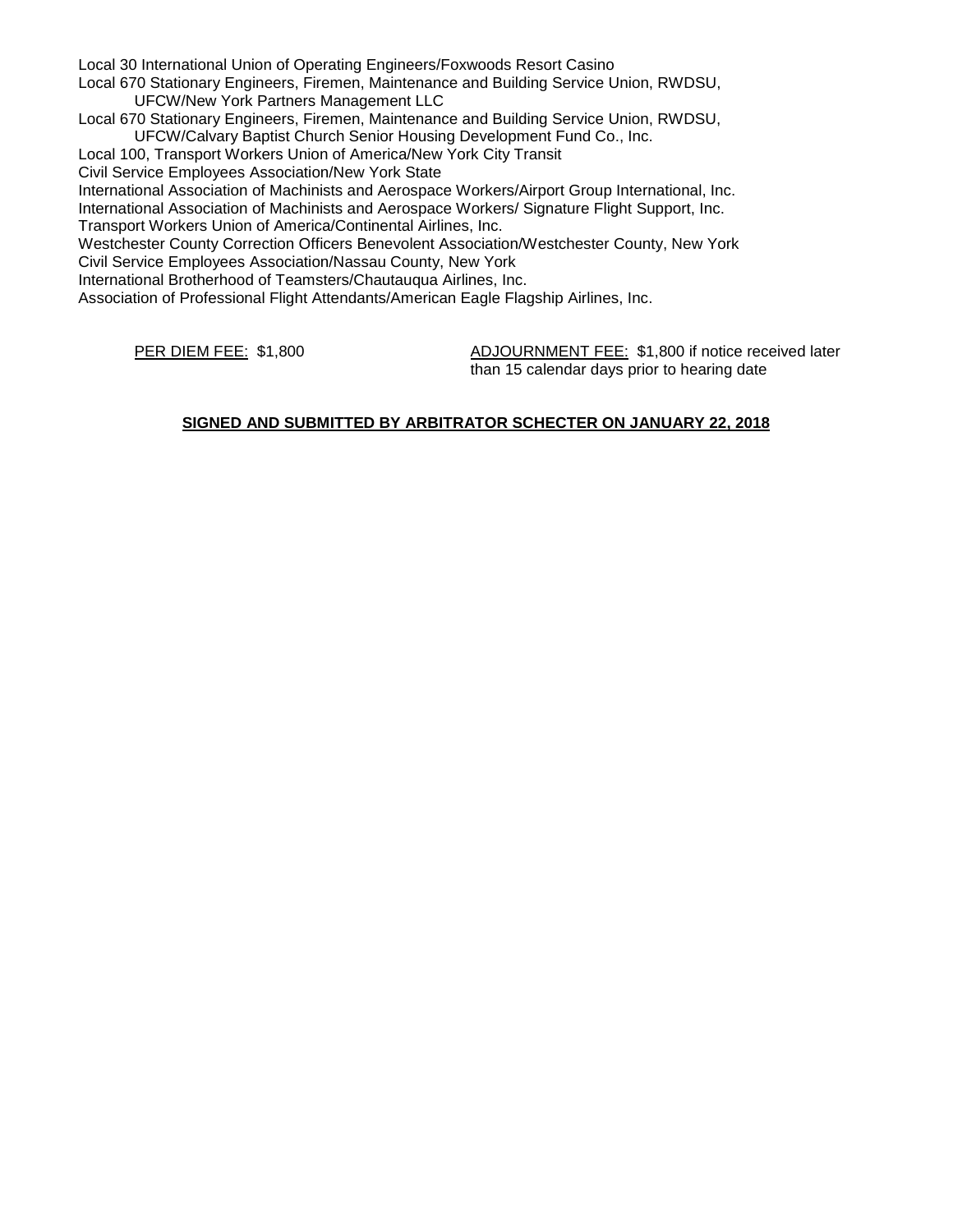## **Public Employment Relations Board PO BOX 2074, ESP Agency Bldg. 2, Floor 20 Albany, NY 12220-0074**

## **BILLING DISCLOSURE STATEMENT**

#### ARBITRATOR'S NAME: **WILLIAM L SCHECTER**

The following is a description of my fees and expenses:

- A) HEARING TIME.
	- (1) My per diem is  $$1,800$  for each day or any part thereof spent hearing a case.
	- (2) If a hearing day exceeds  $\_\_8\_\_$  hours, I charge:
		- \_\_\_\_\_ a second full per diem \_\_\_\_\_ a prorated per diem
		- X no additional charge \_\_\_\_\_\_ other (describe)
	- (3) Additional comments:
- B) STUDY TIME.
	- (1) I charge \$1,800 for each day spent in preparation of the opinion and award.
	- (2) This charge  $X$  will we will not be prorated for partial days devoted to such preparation.
	- (3) Additional comments:

#### C) TRAVEL TIME AND EXPENSES.

- (1) When travel time plus hearing time exceeds  $8$  hours in a calendar day:
	- \_X\_ Not applicable (no additional charge)
	- \_\_\_\_I charge as follows (describe):
- (2) I charge for actual, travel-related expenses incurred in connection with the case  $X$  YES \_\_\_\_ NO.

Where appropriate, a mileage charge for auto travel will be billed at:

- $X$  prevailing IRS rate  $\frac{X}{1}$  other (describe):
- (3) When the scheduled hearing day(s) requires an overnight stay:

\_\_\_There is no charge, other than for lodging and subsistence.

X I charge as follows (describe): REASONABLE AND ACTUAL EXPENSES AS WELL AS TRAVEL TIME, ONLY IF AN OVERNIGHT STAY PREVENTS ME FROM SCHEDULING AN ADDITIONAL HEARING DATE BEFORE OR AFTER A HEARING.

- (4) Additional Comments:
- D) POSTPONEMENT OR CANCELLATION FEES.

A fee of \$1,800 will be charged unless I receive notice of a postponement or cancellation:

 $X$  within 15 calendar days of the scheduled hearing date